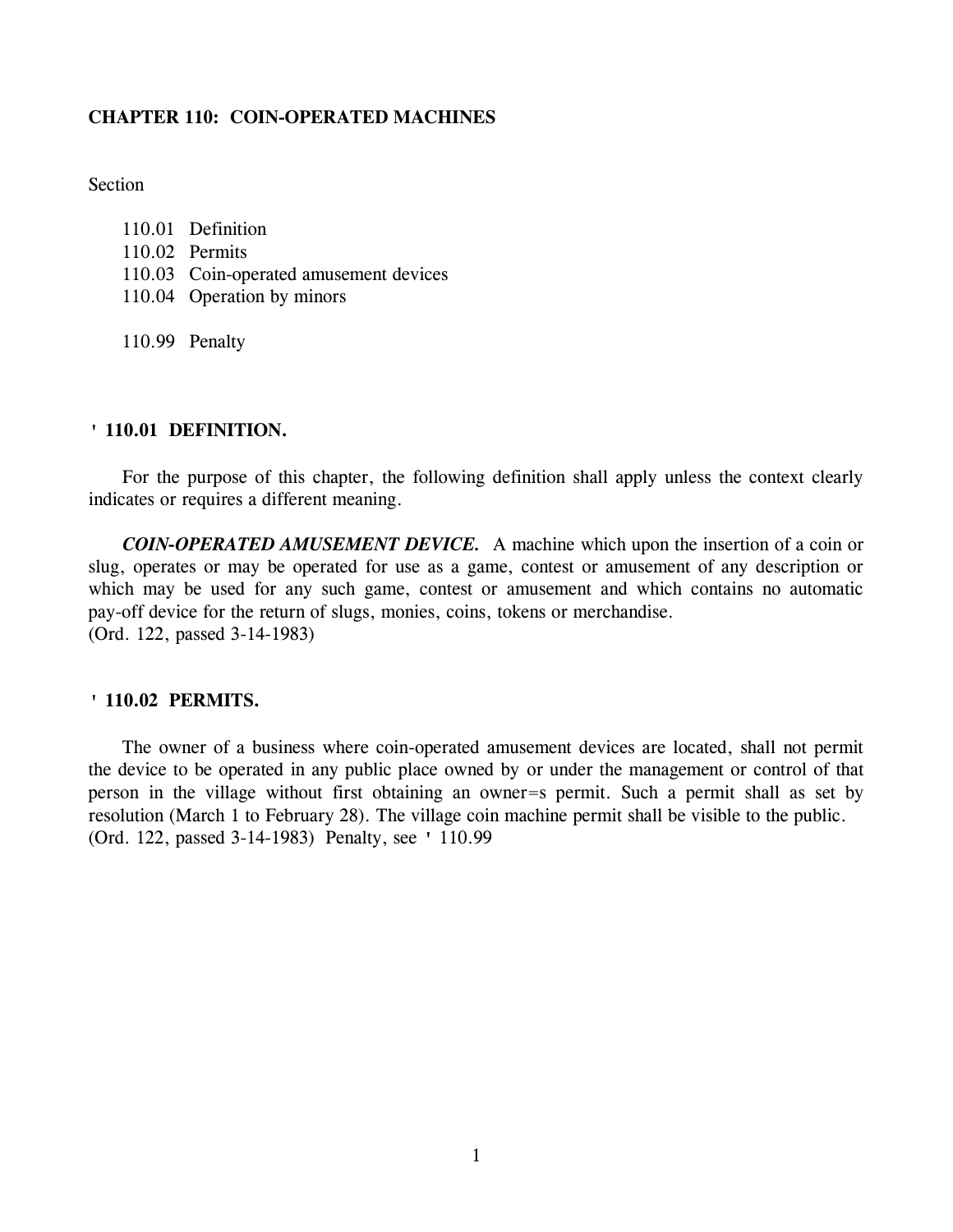# **' 110.03 COIN-OPERATED AMUSEMENT DEVICES.**

(A) No person shall operate any coin-operated amusement device, nor permit the same to be operated in any establishment under the operation, management or control of the person, which device shall be so constructed that the same may be converted into an automatic payoff device which shall discharge slugs, coins or other tokens.

(B) Any coin-operated amusement device which shall be used for gambling in violation of the terms of this chapter may be seized and destroyed by the Police Department of the village, in compliance with the statutes of the state relative to gambling devices. (Ord. 122, passed 3-14-1983) Penalty, see ' 110.99

### **' 110.04 OPERATION BY MINORS.**

(A) No person shall permit a coin-operated amusement device under this control or management, to be operated by any minor of school age, during the hours of 8:00 a.m. and 3:00 p.m., Monday through Friday, and not later than 10:00 p.m., commencing the first Wednesday following Labor Day, through June 15 of each year. This prohibition shall not apply, however, to those days that any minor=s school shall not be in session.

(B) No minor of school age shall operate a coin-operated amusement device during the hours of 8:00 a.m. and 3:00 p.m., Monday through Friday, for the period commencing the first Wednesday following Labor Day, through June 15 of the following year. This prohibition shall not apply however, on those days that any minor=s school shall not be in session.

(C) For the purpose of divisions (A) and (B) above, a *MINOR OF SCHOOL AGE* shall mean any person who shall have attained at least five years of age, but who shall not have attained the full age of 18 years.

(D) The Village Council may, upon satisfactory proof submitted to it that a violation of division (A) above has occurred, revoke the permit for all coin-operated amusement devices on the premises where the violation occurred, and may prohibit the further operation of other devices on the premises.

(Ord. 122, passed 3-14-1983) Penalty, see ' 110.99

### **' 110.99 PENALTY.**

(A) If any violation of this chapter, as written, the owner will lose his or her permit to operate coin-operated machines, or a \$500 fine, or 90 days in prison, or both.